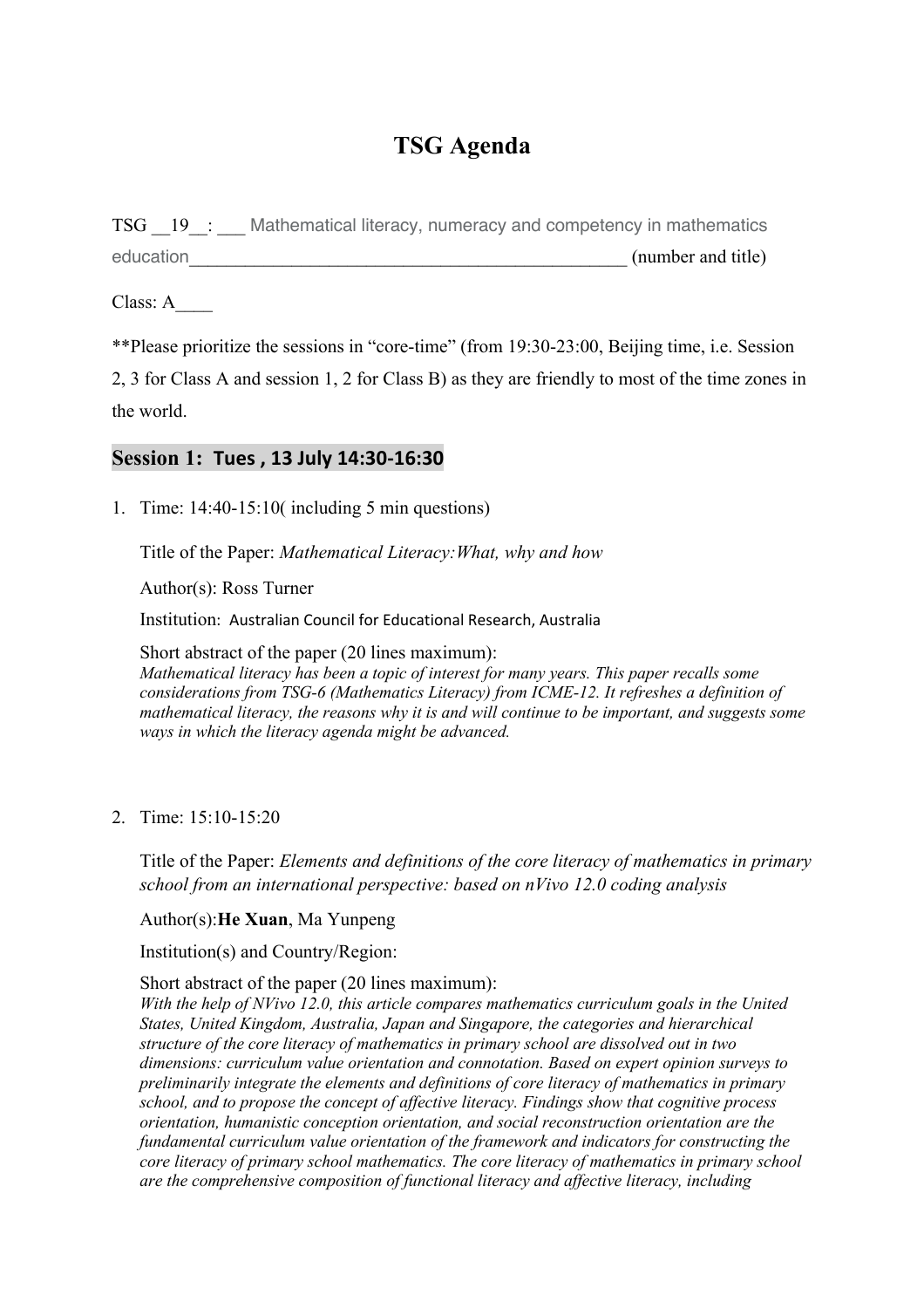*reasoning ability, modeling consciousness, representability and communication, problem solving and mathematical attitudes. In the types and relationships of mathematical literacy in primary school, basic literacy is the premise, functional literacy is the core, and affective literacy is the driving force*

3. Time: 15:20-15:30

Title of the Paper: *Top-level design and systematic thinking for the cultivation of math* 

*competencies-case study and inspirations*

Author(s) : Feng Ma

Institution(s): Shanghai High School, Shanghai China

Short abstract of the paper (20 lines maximum):

*Math competencies have been a hot topic of research for both high school teachers and college researchers for quite a long time. However, the research is not meant to be superficial and limited to shouting slogans. The IB math course, from its top-level designs to its implementations and assessments, is all about cultivation of students' competencies. Although cultivating talents is destined to be a long journey, the cultivation of competencies is a critical component of this process. All high school math curricula should be informed by the need for a comprehensive plan for the cultivation of competencies, and the IB program is a good example to learn from.*

# Questions: 15: 30-15:40

4. Time: 15:40-15:50

Title of the Paper: *It is time pre-service teachers develop their numerate abilities to support their students numeracy learning* Author(s) : Kathy O'Sullivan

Institution(s) EPI∙STEM, School of Education, University of Limerick, Ireland Short abstract of the paper (20 lines maximum):

*Numeracy is a vital skill that all young people should acquire as part of their compulsory schooling. To ensure that all young people are numerate when they finish school, teachers must take responsibility for developing their students' numeracy skills. In the following paper, data from a study related to pre-service teachers' numeracy capabilities are reported. The sample for*  this study comprised of 204 students enrolled in post-graduate pre-service teacher education *courses at three different universities in Ireland. While most participants recognised the importance of numeracy in everyday life, only a minority were able to complete all numeracy tasks that made up part of the survey.*

5. Time: 15:50-16:00

Title of the Paper: *Aspects of fair-minded critical thinking in mathematics education: based on the perspective of critical mathematics education*

Author(s) : **Yuichiro Hattori**, Hiroto Fukuda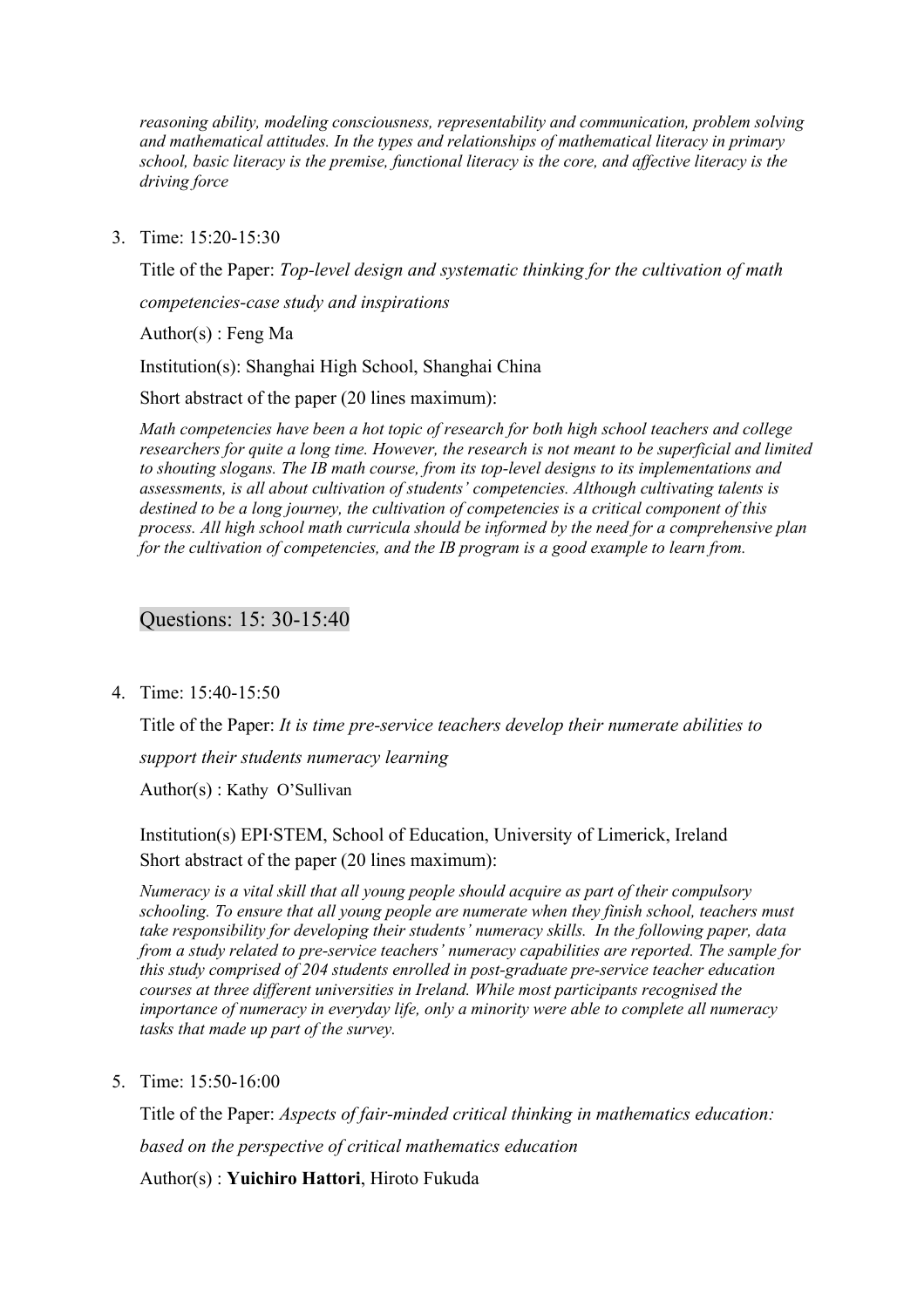#### Institution: Kochi University, Okayama University of Science

Short abstract of the paper (20 lines maximum):

*The purpose of this study is to identify the characteristics of critical thinking by students in lower secondary education while focusing on their sense of values regarding "fairness." In this study, a way of thinking, involving self-improvement, that reasonably evaluates one's own thinking and other people's thinking to reach a conclusion which persuades more people (Paul, 1995) is viewed as "fair-minded critical thinking." In addition, cases of classroom practice were examined from the viewpoint of critical mathematics education (Skovsmose, 1994). Among students in class, the study identified thinking for self-improvement that strengthens one's own grounds with mathematics and thinking in which one's conclusion is drawn from a chaotic pool of information and used to reach an agreement with other people. These examples of thinking carried out by students are characterized by actualization of a certain degree of "fair-minded critical thinking."*

#### Questions: 16:00-16:10

6. Time: 16:10-16:30 (including 5 min questions)

Title of the Paper: *How teachers generate ideas for classroom numeracy tasks*

Author(s): Vince Geiger

Institution(s): Institute for Learning Sciences and Teacher Education, Australia

Short abstract of the paper:

*Numeracy, or mathematical literacy as it is sometimes known internationally, is the capacity to use mathematics to solve problems in real-world contexts related to personal, civic and workplace life. Being numerate is essential for financial security, social well-being and the international economic competitiveness of nations. This paper is concerned with how teachers design tasks that promote students' numeracy capability through a cross-curriculum approach. This requires that teachers have the capability to generate ideas that serve as the basis for the design of numeracy tasks. Three different approaches to developing numeracy tasks are identified through the re-examination of previously published studies – (1) taking advantage of incidental events; (2) bringing together elements of curriculum from different learning areas; and (3) archiving ideas. Each of these categories are illustrated through short vignettes drawn from authentic classroom practice*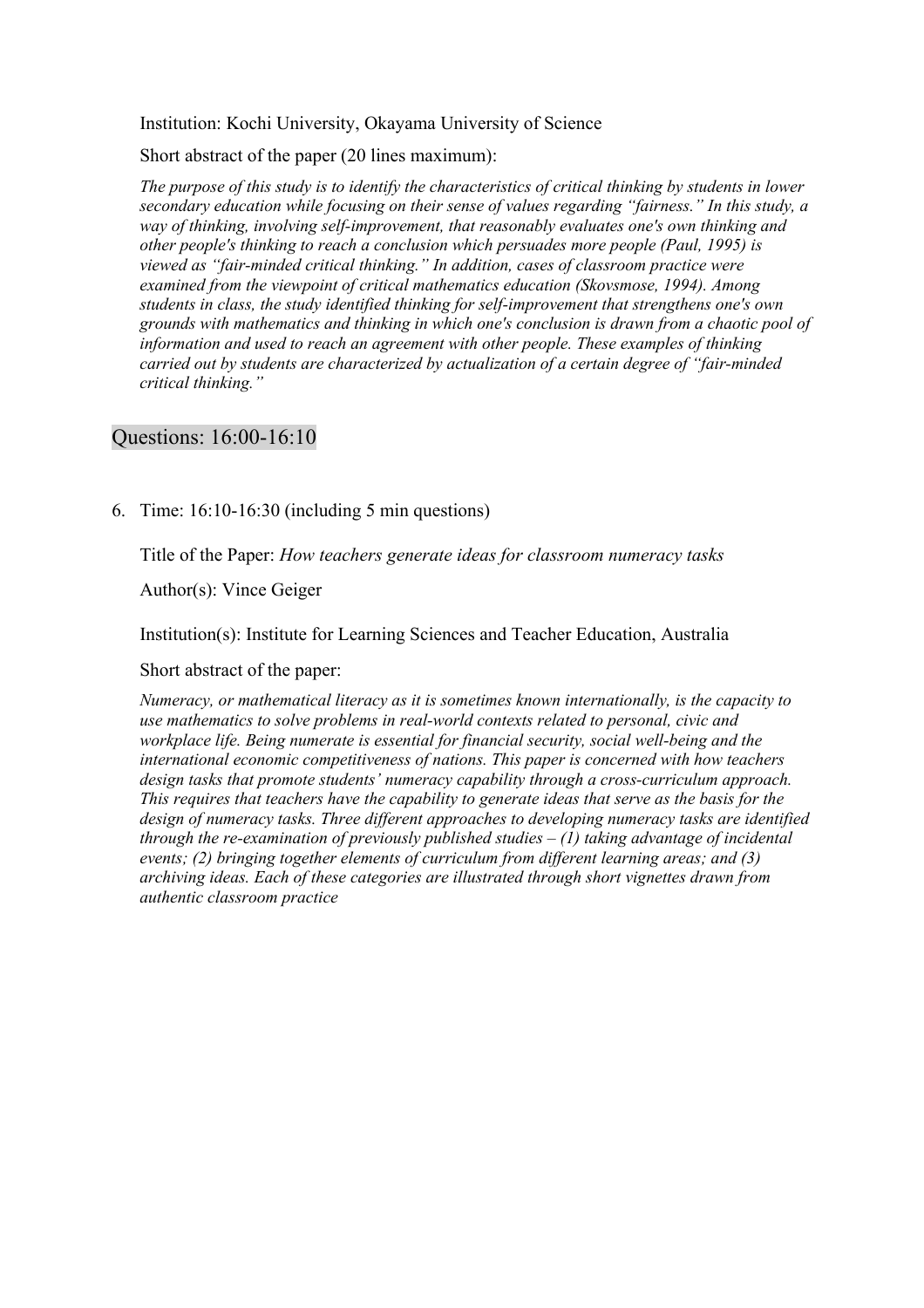# **Session 2: Wed , 12 July 19:30-21:00 ( UTC+8)**

1. Time: 19:30-20:00 ( including 5 min questions)

Title of the Paper: *Common European Numeracy Framework- A multifaceted perspective on Numeracy*

Authors : **Kees Hoogland**, Javier Díez-Palomar, Niamh O'Meara

Institution(s): HU University of Applied Sciences Utrecht, University of Barcelona, University of Limerick

Short abstract of the paper (20 lines maximum):

*In 2018 educational institutes from four countries within the European Union started to develop a Common European Numeracy Framework (CENF) for adult learning. This development is based on an extensive literature review and a broad European Numeracy Survey and further builds on work done in PIAAC and her predecessors. The project includes the piloting of a set of professional development modules based on the newly developed framework. In this paper we present some preliminary findings. Most numeracy frameworks consist of lists of content topics. We found it necessary to include in the framework also meta-cognitive aspects, psychological and sociological facets, and power-related factors, which influence the quality of numerate behavior of adults. This constitutes numeracy as a social practice and acknowledges the fact that human numerate behavior is multifaceted.*

### 2. Time: 20:00-20:10

Title of the Paper: *Pre-service teachers' experiences with the Australian national* 

*numeracy test*

#### Author(s) : **Jennifer Hall**; Anna Podorova

Institution: Monash University

#### Short abstract of the paper (20 lines maximum):

*The Literacy and Numeracy Test for Initial Teacher Education (LANTITE) was introduced in XYgh to improve teacher quality in Australia by ensuring that initial teacher education students are in the top iY% of the population with respect to their personal literacy and numeracy. To address the lack of empirical research on the LANTITE, we conducted a study at a large Australian university to explore pre-service teachers' experiences with this high-stakes, mandatory test. Here, we discuss pre-service teachers' experiences with the numeracy component of the LANTITE, reported through an anonymous online questionnaire (n = 458). From our analysis, we found connections between test preparation and students' perceptions of the test, as well as differences by demographic groups*

3. Time: 20:10-20:20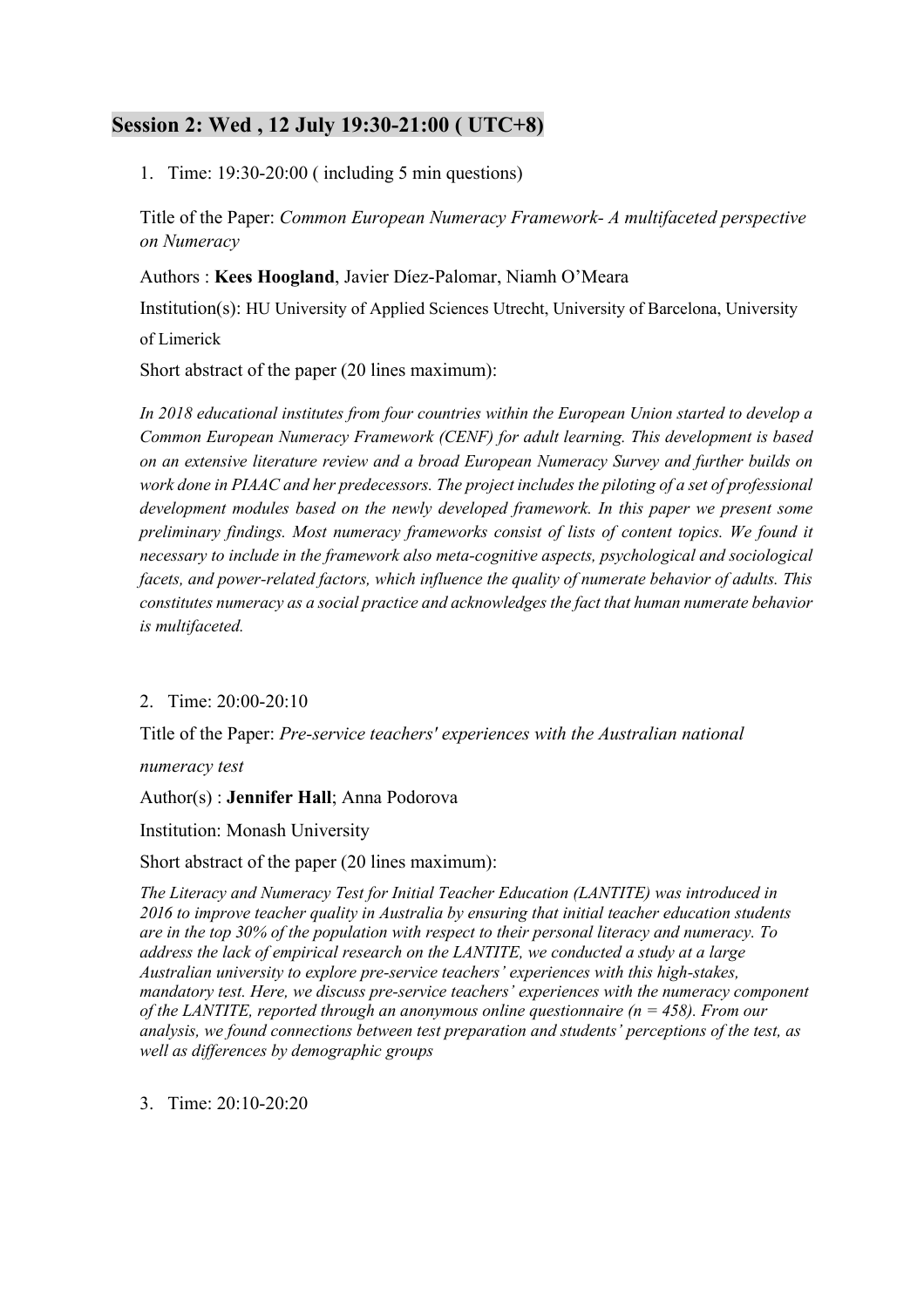# Title of the Paper: *Mathematical literacy in pre-service teacher-designed mathematics picture books*

Author(s): **Zetra Hainul Putra**, Gustimal Witri, Syahrilfuddin Institution(s): Department of Elementary Teacher Education, Faculty of Education and Teacher Training, University of Riau, Indonesia Short abstract of the paper (20 lines maximum):

*Mathematical literacy is a key point of the Program for International Student Assessment (PISA) study, and indeed it becomes a concern for some studies in many countries. This study aims at investigating mathematics literacy presented in mathematics picture books, and it focuses on mathematical contexts and contents presented in thirteen pre-service teacher-designed mathematics picture books. The findings show that personal is the most favourable contents, while quantity and change and relationships are mostly contexts chosen by the pre-service teachers in their designed mathematics picture books.*

4. Time: 20:20- 20:30

Title of the Paper: *identifying 9th grade students' errors in solving a mathematical* 

*literacy problem*

Author(s): Maryam Mohsenpour, Mahbobeh Rohanifar and Zahra Gooya

Institution(s) Alzahra university, Alzahra university and Shahid Beheshti university

Country/Region:

Short abstract of the paper (20 lines maximum):

*The purpose of the research was to identify the errors of students at the end of the ninth grade in solving the problems of mathematics literacy. This research was carried out with a qualitative approach. Nine students at the beginning of the 10th grade were selected in terms of their voluntary willingness to cooperate in the academic year 1397-98. In this research students answered to a unit derived from the test designed by Mohsenpour & et al. (2015). After performing and implementing it, the content of the interview text analyzed. The findings indicate that the most commonly errors ,were the lack of precise reading of mathematics questions, incorporating a cultural framework into the problem-solving process ,inability to apply a mathematical model to a real life model and the lack of understanding some words that have a mathematical meaning*

5. Time: 20:30-20:40

Title of the Paper: A new model design to improve mathematical literacy: A dual focus

teaching model

Author(s): **Cigdem Arslan**, Murat Altun, Tugce Kozaklı-Ulger, Isıl Bozkurt, Recai Akkaya, Furkan Demir, Zeynep Ozaydin, Burcu Karaduman,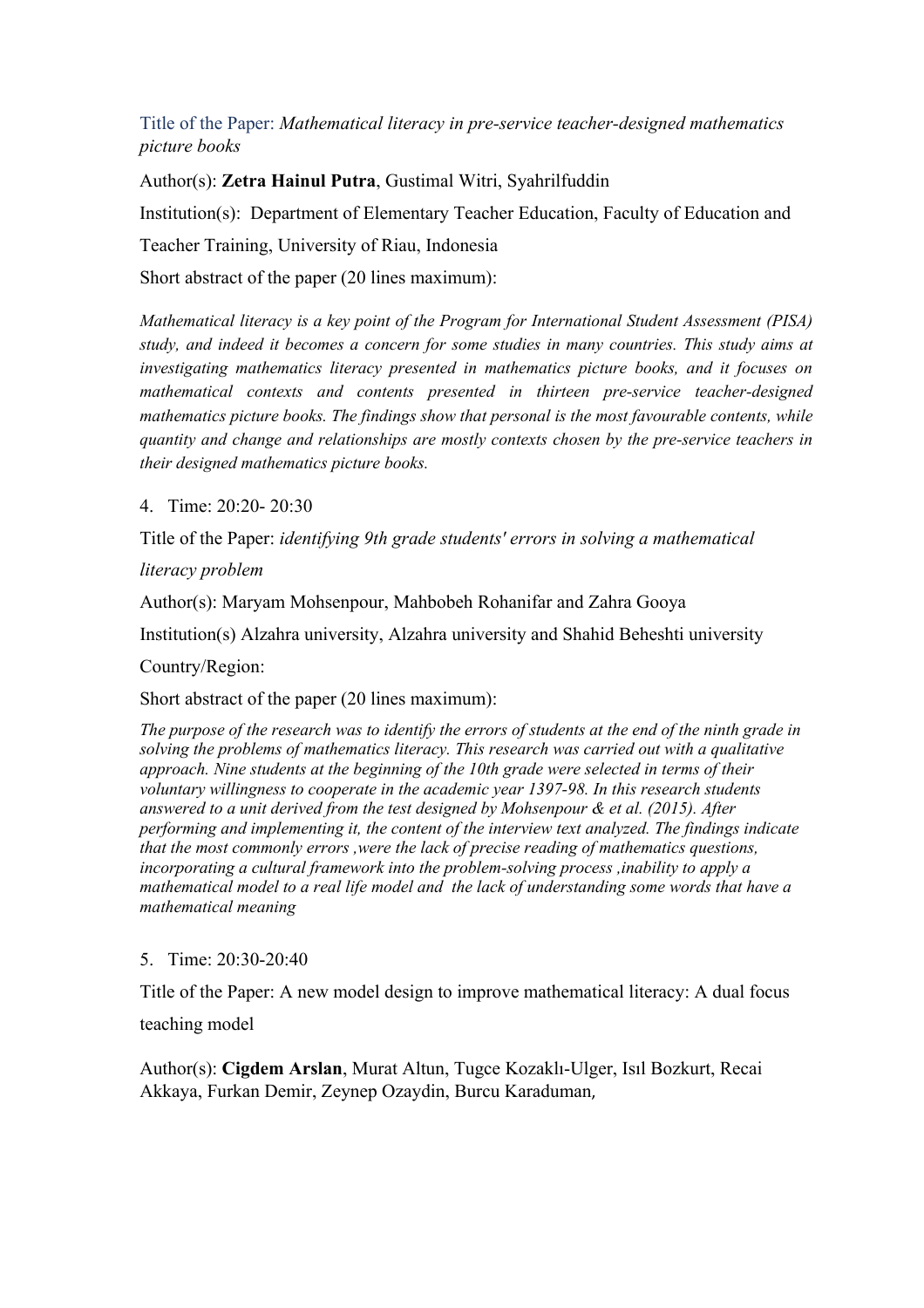Institution(s): Bursa Uludag University, Harran University , Bolu Abant Baysal University, Dumlupınar University, Turkey Short abstract of the paper (20 lines maximum):

*In this study, a new teaching model for mathematics teaching, called Dual Focused Teaching Model, is introduced. This teaching model aims to educate individuals who have high mathematical literacy in accordance with learning theories in mathematics teaching. In the first focus of the model, there are activities in which concepts and generalizations are acquired, skills are developed, and students share their responsibilities in their own learning. The second focus is the stage in which the acquired concepts and generalizations are reinforced and applications are made. At this focus, there are mathematical literacy questions and practices in which knowledge is transformed into skills. The common point of both focuses is that the studies are carried out with the active participation of the students through activities. The dual-focused teaching model was introduced to middle school mathematics teachers within the scope of a project supported by TUBITAK (The Scientific and Technological Research Council of Turkey), lesson modules suitable for the model were prepared and applications continue with students.*

#### 6. Time: 20:40-20:50

Title of the Paper: *Unpacking some challenges of learning mathematical literacy in South* 

*Africa*

Author: Sarah Bansilal

Institution(s) : University of KwaZulu-Natal, South Africa

Short abstract of the paper (20 lines maximum):

*The subject Mathematical Literacy (ML) was introduced in 2006 in South Africa to cater for learners who were not studying any mathematics in their last three years of schooling. It is hoped that he subject will help these learners to make better informed decisions in real life situations which utilize numerical, statistical or spatial information. An important research area concerns the learning and assessment of the subject. In this paper, I elaborate on a framework in an attempt to try and disentangle the differences in the demands of assessments in mathematics and that of ML.* 

### **Questions: 20:50-21:00**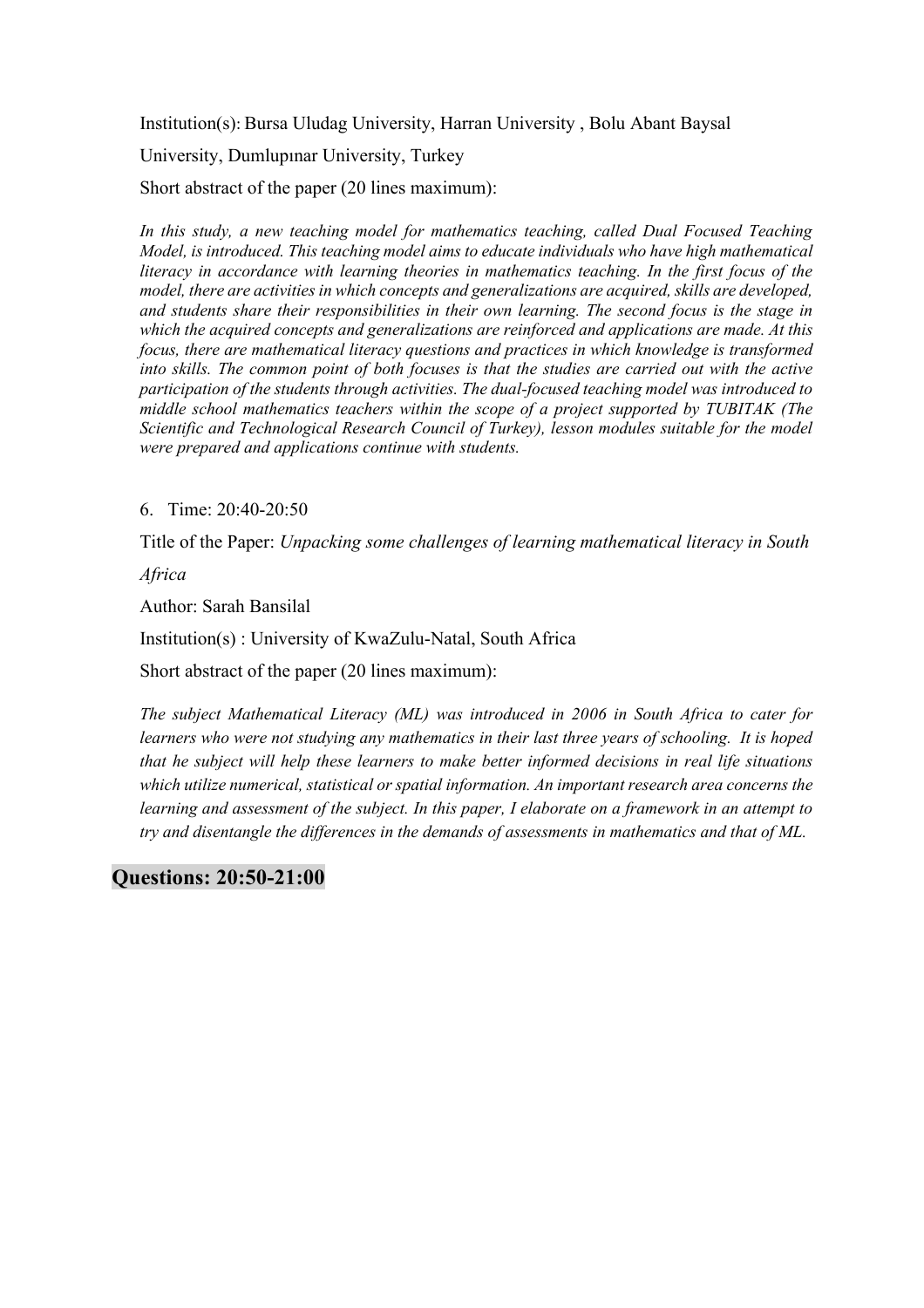# **Session 3: Sat, 12 July 21:30-23:00 ( UTC+8) 90 min**

1. Time: 21:30-21:45

Title of the Paper: *Designing Pisa-like mathematics task using Asian games context*

#### Author(s) : **Ratu Ilma Indra Putri**, Zulkardi

Institution: Universitas Sriwijaya, Palembang, Indonesia

Short abstract of the paper (20 lines maximum):

*This study aimed to produce a set of valid and practice of PISA-like mathematics tasks using Asian Games context to support students learning. Design research and lesson study were used as the method both during the design and implementation stages. Target users are 15th years old middle schools students from PMRI pilot schools in Palembang. Results show that a set of PISAlike problems on uncertainty and data content are valid, practical, and had a potential effect. Students were doing mathematics in a collaborative, and the learning process becomes meaningful and easily.*

2. Time: 21:45-22:00

Title of the Paper: *Assessing Pisa-like tasks considering levels of context use for* 

*mathematical problem*

Author(s) : **Ahmad Wachidul Kohar**, Tatag Yuli Eko Siswono, Dayat Hidayat Institution: Universitas Negeri Surabaya, Universitas Negeri Surabaya, Universitas Negeri Surabaya, Indonesia

Short abstract of the paper (20 lines maximum):

*This paper aims to present the level of context embedded in mathematical tasks taken from context-based tasks developed by novice Indonesian PISA-like task designers. Data were collected from 130 PISA-like items designed by student teachers, graduate students, and the authors within some developmental research. The analytical framework used in this study follows the revised classification of levels of context use developed by Salgado (2016). The classification consists of two criteria, i.e. formulation and interpretation, in which the first use and second use of context are emphasised in the tasks to reflect an increasing use of context from the lowest level*  to the highest level of context. Results point out that 29.23% of them were identified to use zero*order use of context, while the remaining are identified to have first-order (64.61%) and secondorder use of context (6.15%). Some examples of this finding are presented to indicate the feature of each category. To suggest, PISA-like task designers need to challenge themselves in considering the constraints of assumptions in the information provided in the tasks, varying contexts, as well as meeting the complexity of the language use*

### Questions: 22:00- 22:10

3. Time: 22:10-22:20

Title of the Paper: *Financial numeracy practices in secondary school: A study with mathematics teachers from Quebec, Canada*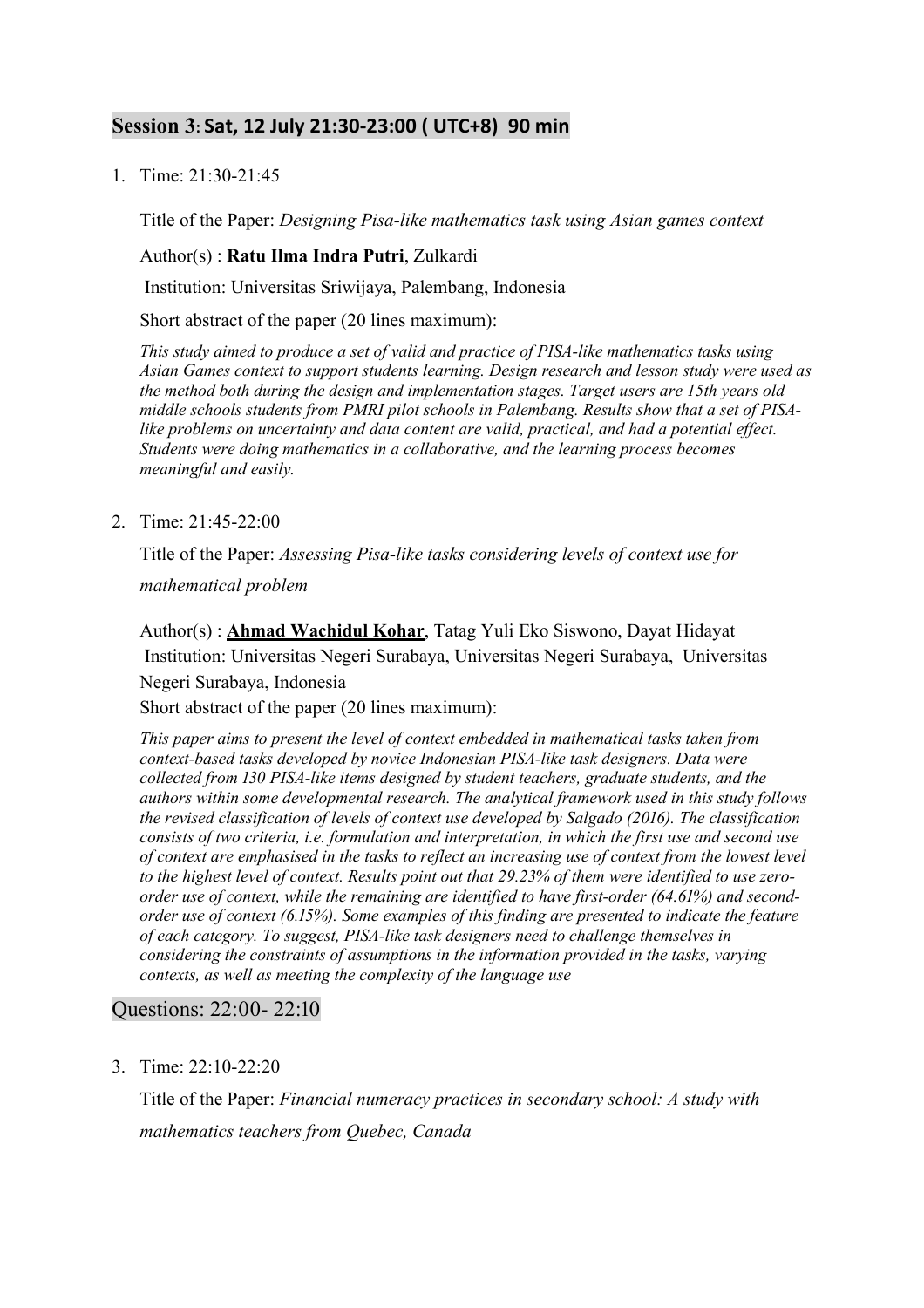Author(s): **AS Cavalcante**, A Savard

Institution: McGill University

Short abstract of the paper (20 lines maximum):

*In this communication, we mobilize the concept of financial numeracy to understand the practices of secondary mathematics teachers. Financial numeracy refers mathematical practices of everyday life situations that involve the realm of finance. Overall, our results show that the teachers' incorporation of financial numeracy seems be mostly related to personal finance, not touching on issues of citizenship or social justice. We notice that they currently incorporate financial numeracy practices in the realms of consumption, investment/savings and debt/borrowing in their mathematics classes. They connect these practices with certain mathematics concepts related to arithmetic, functions and financial mathematics.* 

4. Time: 22:20- 22:30

Title of the Paper: *A semantic network analysis of information literacy in school mathematics in Korea*

Author(s) : **Eun Hyun Kim,** Rae Young Kim

Institution: The graduate school of EWHA Womans university, EWHA Womans University

Short abstract of the paper (20 lines maximum):

*There have been conducted studies about Information Literacy (IL) with considerable interest from many organizations and countries and their concerns increase to incorporate IL into education. The 2015 revised national curriculum in Korea adopted information processing as an ability to cultivate and set it as one of the key competencies and mathematical competencies. This study analyzed thirty mathematics teacher's guidebooks for elementary and middle school instruction using semantic network analysis to see how information literacy was interpreted. The result shows that IL was related to understand problems and focus on a series of activities such as drawing graphs and making expressions at elementary school level. Meanwhile, IL for middle schools was related to use technology tools and focus on activities with implementation of software programs. This implies that IL is interpreted and used differently by school levels. It can be related to students' developmental levels or content-specific pedagogy. However, considering curriculum coherence and sequential integration, we argue that it is necessary to scrutinize IL across school levels in sophisticated and integrative ways.* 

5. Time: 22:30-22:40

Title of the Paper: Mathematical Literacy in Norway